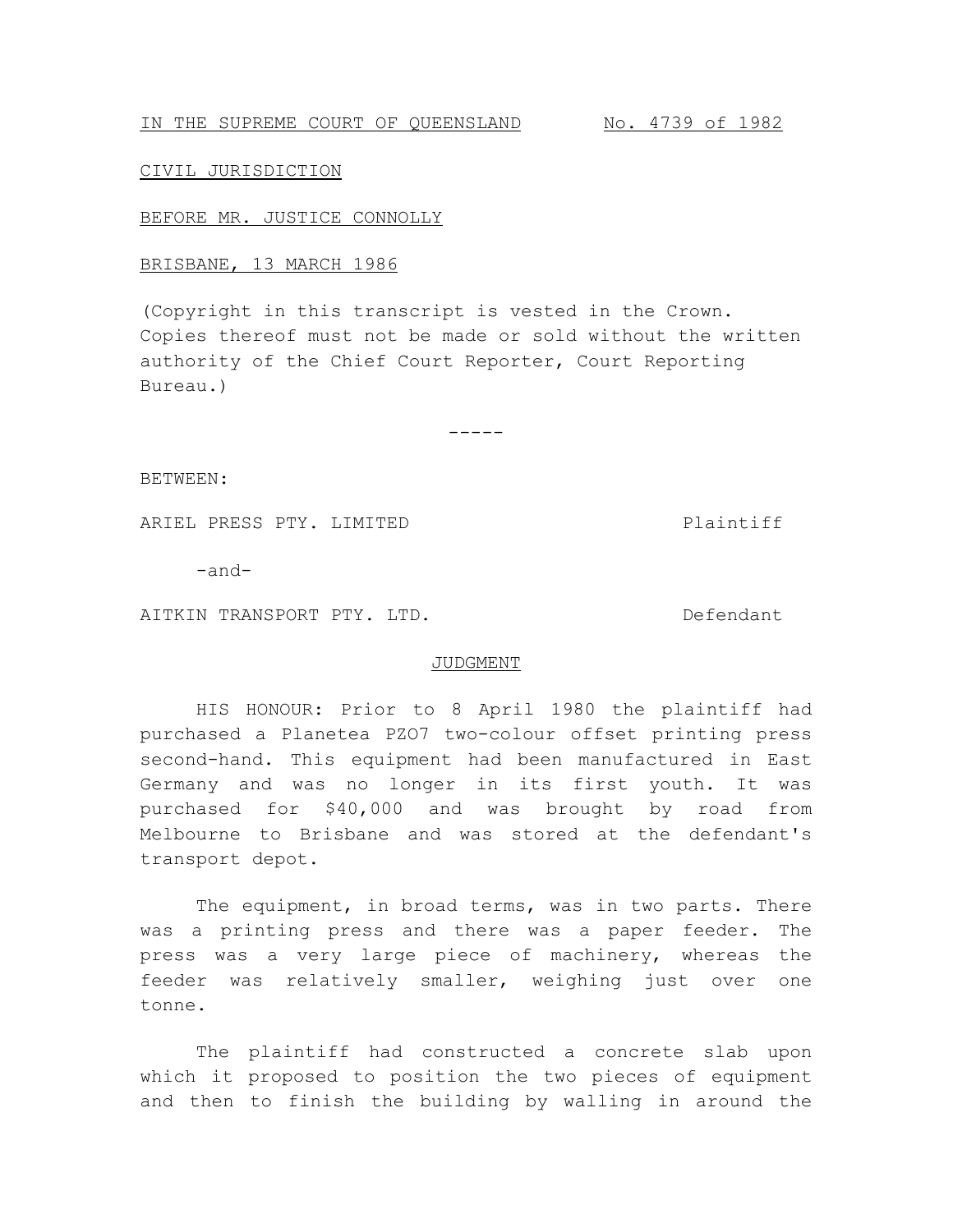printing press and feeder. When its construction had got to this stage, its director, Mr. Dillon, got in touch with the defendant company and arranged first for a truck to transport the equipment to the plaintiff's new premises at Beenleigh and, as he says - and I accept his evidence - at the suggestion of the transport division he then got in touch with the crane division of the defendant and arranged for a crane to stand by to load the equipment on to the truck at the defendant's transport depot and later to unload it from the defendant's truck at the plaintiff's new premises at Beenleigh.

The printing press was duly unloaded and duly placed in position. The feeder was on the tray of the low-loader and at that stage the decision had to be made as to how to take it off and position it on the slab. The evidence of the defendant's crane driver, Taylor, was that he had loaded the feeder on to the truck that morning by placing chains beneath it, engaging their hooks and lifting it in that fashion. It is clear that he found that a timeconsuming and tedious operation. He says that the passing of chains around the feeder was liable to damage it and all one can say to that is that, if that is so, some other means of securing the chains ought to have been found whether by the placement of protective dunnage or timber or something of the sort, but he obviously judged that to be the right way of loading it.

When it came to unloading it he says that he asked an unidentified and unidentifiable member of the plaintiff's staff whether there was any objection to his removing the feeder from the truck by securing chains to a horizontal bar which ran across the top of the feeder as it was then positioned and which was in fact a spreader bar.

It is clear from the evidence which has been put before me that it was not designed for such a purpose at all and indeed it had, in the judgment of the defendant's consulting engineer, a function, namely, to keep the uprights of the frame of the feeder at a designed distance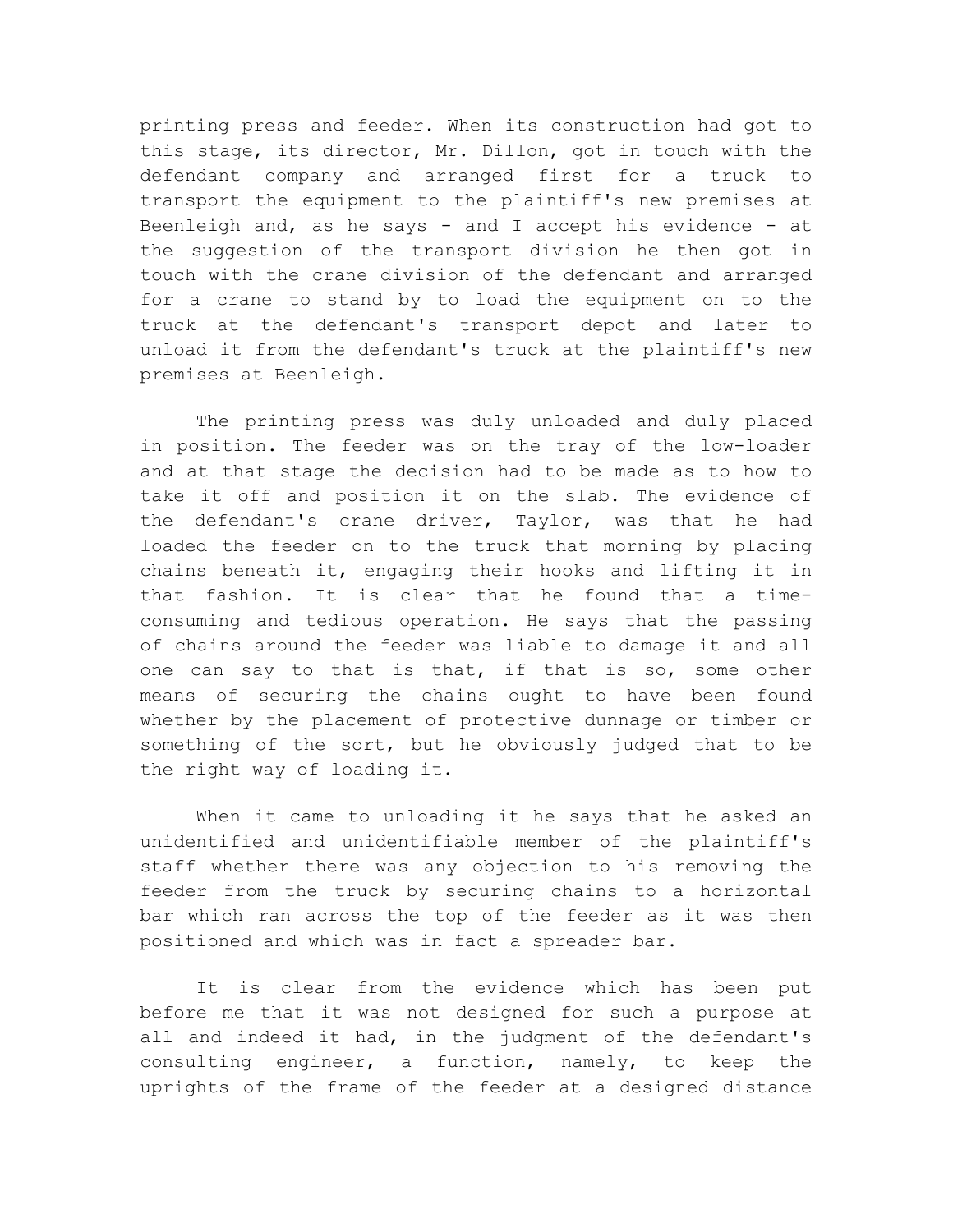apart. That gentleman agreed, in answer to a question I put to him, that it was therefore, on any view, an unsuitable member by which to attempt to lug this ton weight of machinery off a truck and attempt to position it.

Be that as it may, I find on the undisputed evidence, that Taylor did not inspect the load to be removed, but remained on his crane; and that the driver of the truck, who was standing by and assisting, warned him that he doubted whether the transverse bar was strong enough to be used in the manner proposed.

Taylor asserts, and Hamilton supports him in this, that the plaintiff's servant, whoever he was, was asked whether he agreed with the proposal, and I am asked to accept that without question he assented.

I pause to say that there is not a shred of evidence that the plaintiff's officers or servants had any familiarity with the equipment at all, certainly, not sufficient familiarity to form such a judgment as is imputed to this unidentified person. I am unable to accept this evidence. It seems to me to be quite improbable and, in my view and I so find - the method of affixing the chains to the feeder in order to remove it - in fact, the whole method of unloading the feeder from the truck and placing it where the plaintiff desired it to be placed was the decision essentially of the crane operator.

After the hook of the crane was secured by chains to the horizontal bar on the feeder, it was lifted from the vehicle and the crane was moved progressively, in an endeavour to keep the hook of the crane vertically above the load being lifted. The feeder was lifted clear of the vehicle and the transverse bar to which the chains were attached then broke away from the feeder and it crashed to the ground.

It was damaged, as I find, beyond economic repair. There is really no dispute about this and, sadly, the result was that the press itself became inoperable. I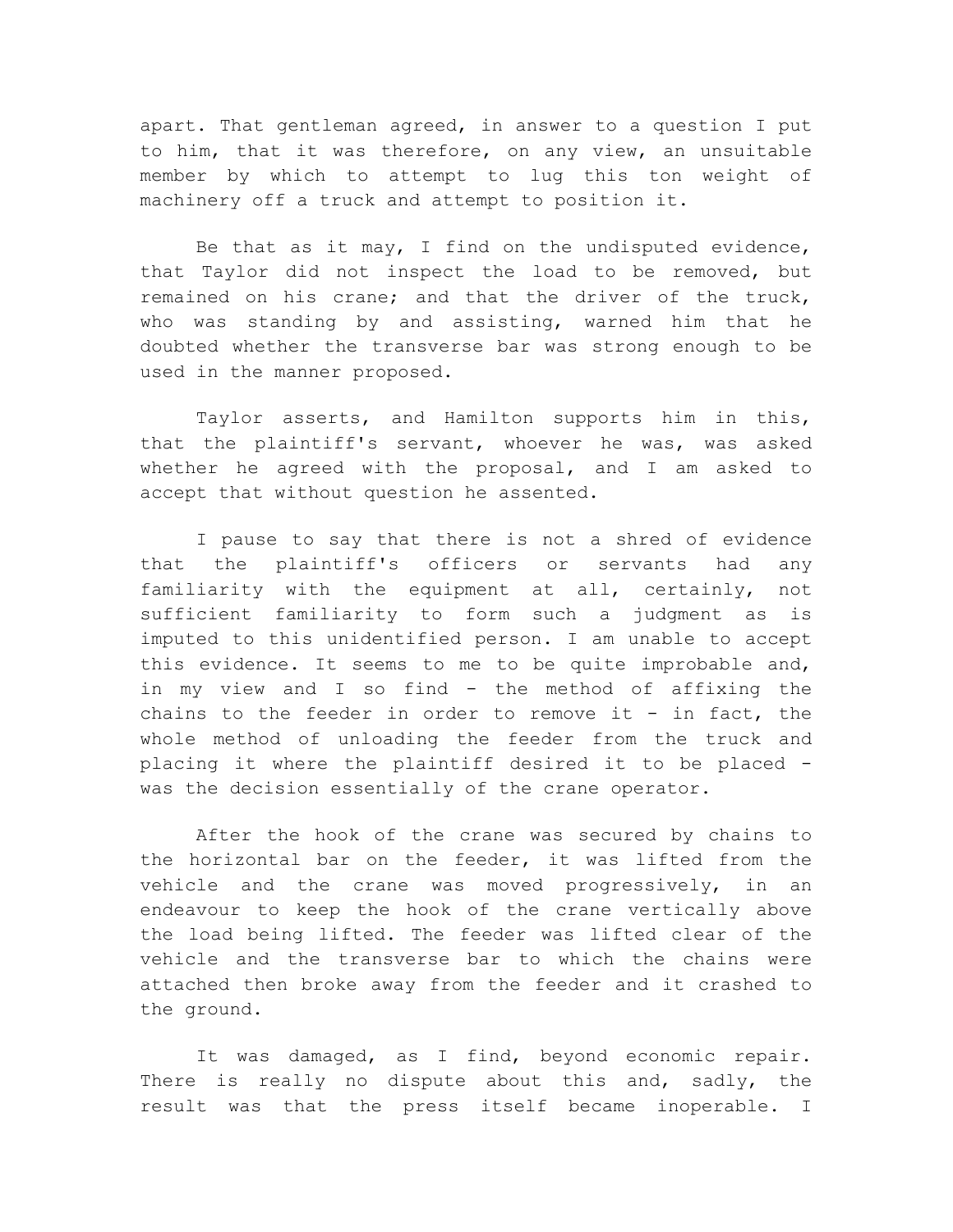accept the evidence that no substitute feeder could have been employed with it. This means that the plaintiff's entire investment of \$40,000 was lost, save for a net value of \$30 salvage which means that the plaintiff's loss was \$39,970.

What happened was that a bolt or bolts - at least one of the bolts rather - which secured the ends of the transverse bar to the shoulders of the - if I may put it this way - of the frame of the feeder had simply sheared away.

By way of defence, it is said that this bolt was of insufficient tensile strength for the load to which the defendant subjected it. I am prepared to accept this. It is obviously correct. What seems to have escaped the defendant's notice however is that the bar was on no view designed to carry any such load.

It is said that a person with knowledge of engineering and engineering practice who examined the bolt would have observed that its head was of a dimension which would have led an engineer to believe that its bearing part, if I may put it that way, was of sufficient dimension to have secured the transverse bar during the operation of unloading.

All this is extremely interesting, but it has nothing much to do with this case because there is no evidence that the crane driver or, indeed, anybody else examined the feeder and sought to make a judgment as to whether the projected method of unloading was a satisfactory one or not.

Indeed, the consulting engineer to whom I have already referred said himself that he would not have adopted this method, and I took his evidence to be to the effect that a person with no knowledge of engineering, merely a rough acquaintance with standard bolts, might well have formed the opinion that it was not, after all, such a dangerous thing to do.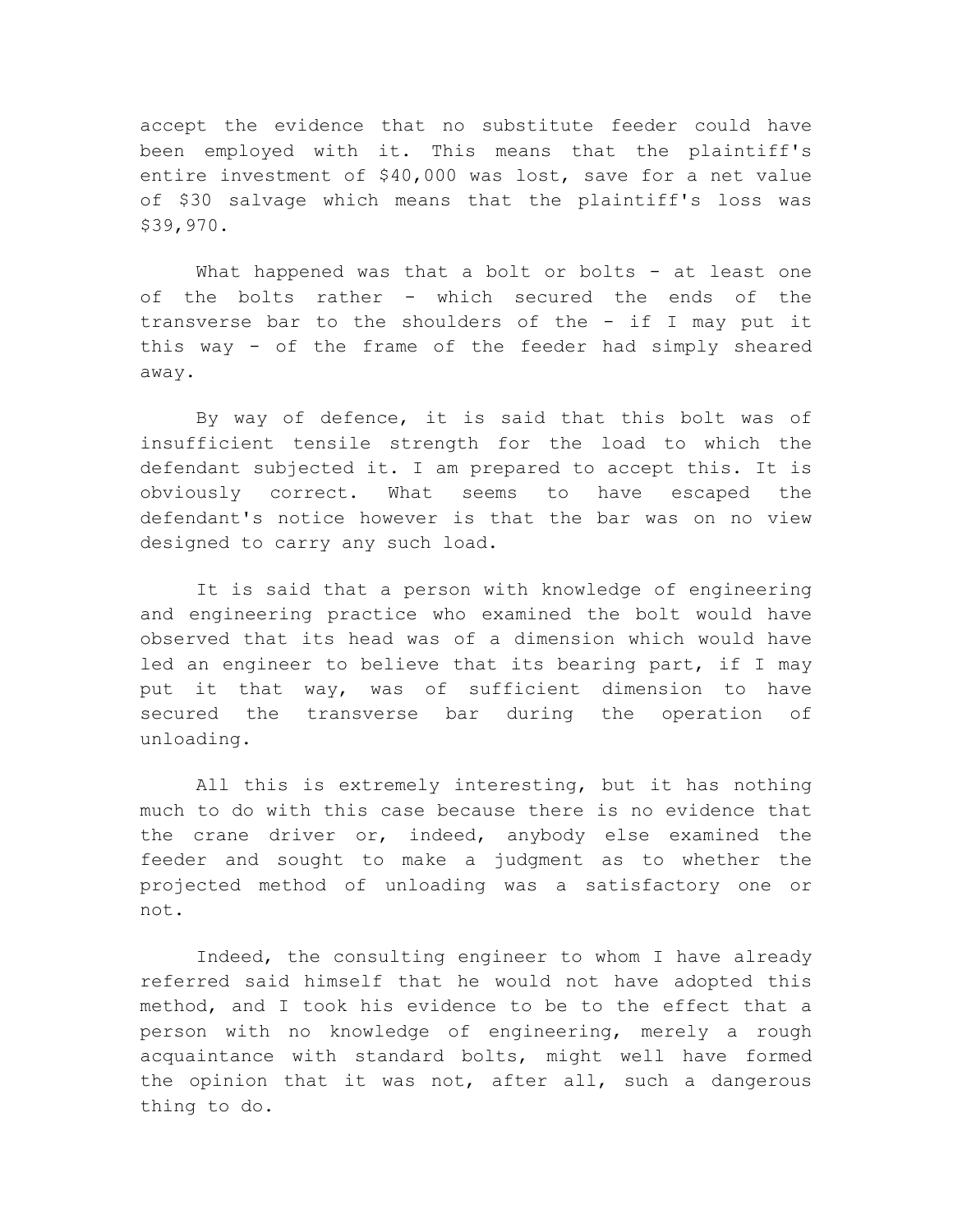As I say, the plainest of evidence against the defendant at this point is that the crane operator well knew the right way to do this and had already done it once that day. He had successfully loaded the feeder on to the vehicle and he chose to adopt an easier expedient, as it appeared, in taking it off again.

In my opinion, therefore - and I so find - the damage to this feeder and the consequential damage to the plaintiff with which I have already dealt were caused by the negligence of the defendant's crane operator.

It might be thought that that would lead then to judgment for the plaintiff for the amount which is claimed, less the cost of certain carriage, including - carriage and crane hire on this occasion, a total of \$595, for which the plaintiff has been billed by the defendant and which has not been paid. On the view that I take of this case, the defendant is entitled, to bring that sum to account and that leaves a nett sum of \$39,375.

While I am on the subject, interest is claimed under the Common Law Practice Act, so that in quantifying damages I propose, in the light of a list of interest rates which have pertained in the commercial market since January 1980 until the present time, to allow interest at a rate over the whole period of 14 per cent, and I do not understand that to be regarded as an unfair generalisation.

The defendant's main defence is under The Carriage of Goods by Land (Carriers Liabilities) Act of 1967. Section 6(1) of that Act provides that a carrier shall not be liable for loss of or injury to any goods entrusted to him under a contract of carriage for reward in an amount greater than \$20 per package. The expression "carrier" is defined to be a person who holds himself out for hire for reward for the carriage by land of goods as a common carrier or otherwise. One point raised by the plaintiff is that the defendant did not prove itself strictly to be a carrier within this definition which is contained in s.2 of the Act. It seems to me that there is some substance in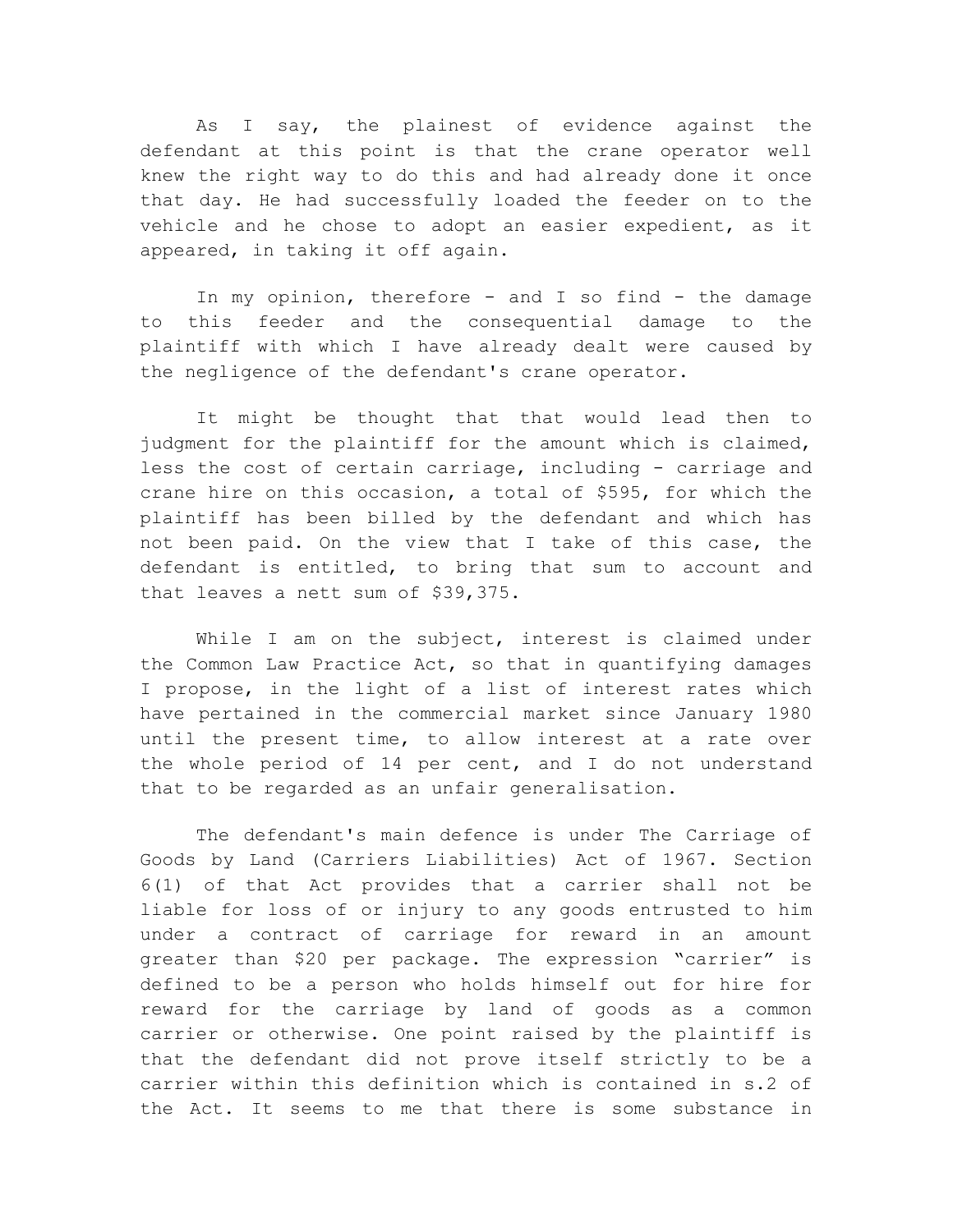this although, if asked to speculate, I would have little doubt that the defendant was indeed such a carrier. I am asked to look at invoices rendered by the defendant at a later stage, and if one may judge by those it would appear to be a company with a fleet of vehicles, with their address at Eagle Farm and other places. It has radiocontrolled vehicles, and I should think the likelihood is that it is indeed such a carrier. In the view I take of the case it is unnecessary to pursue this point.

The question in my judgment is whether the injury to the goods occurred by this act or omission of the defendant qua carrier, that is, during the continuance of the contract of carriage. I have already said that the plaintiff engaged not merely a vehicle, which was the property of the defendant, for the carriage of its goods by land - that is to say, from the defendant's transport depot to the plaintiff's new premises at Beenleigh - but it also engaged a crane which, as it happened, was the property of the defendant. Two operations were involved and it is not, I think, in the light of the history of similar legislation, being unduly analytocal day to divide the events which occurred on this clay into a contract of carriage by land on the one hand and a contract for the handling of the printing press and the feeder by the crane on the other. Indeed, I was referred to a line of authority in the United Kingdom, and to legislation which is obviously the antecedent of the Queensland Act of 1967. The problem emerged in the United Kingdom when contracts to carry by land merged into or perhaps became in one sense a part of larger arrangements which included contracts to carry by sea. For the convenience of the public, as well as the exigencies of the trade, it frequently occurred that the same carrier made a contract to perform both the land and the sea content of the necessary carriage, and in the case of Le Conteur v. London and South Western Railway Company (1865) L.R. 1 Q.B. 54 it was held by the Court of Queens Bench following Pianciani v. London and S.E. Railway 18 C.B. 226 that where a contract was one to carry not only to the terminus of the railway by land, but also by water,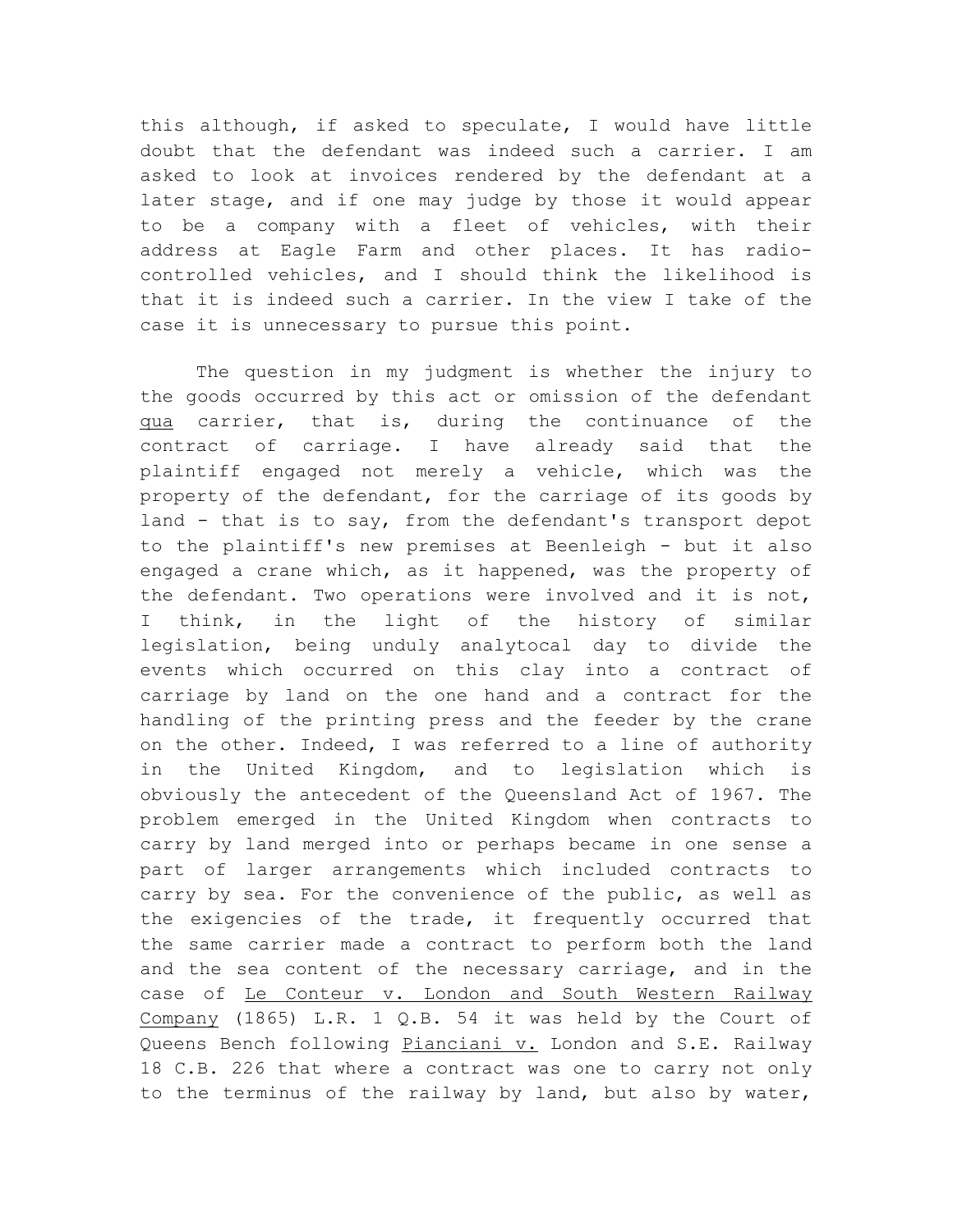that the contract was divisible: and - and this is the important feature - the carrier was protected so far as the land carriage was concerned by an Act of Parliament, similar in its purpose and effect to the one with which I am concerned. That case was affirmed by the House of Lords in London and North Western Railway Company v. J.P. Ashton & Company (1920) A.C. 84 when it was held that in the case of a composite contract the carrier, to limit liability, must show that the loss occurred during the carriage by land.

There is really no reason why a contract such as this, although, as it happens, made between the same parties, should not be divided into its land carriage content and the subsequent and distinct function of the handling by crane. It seems to me that if that is so, and I hold that it is, then the contract of carriage by land ended when the vehicle had brought these two components to the position at which the unloading operation by crane was to commence. That had plainly occurred, and the greater part of the unloading had been successfully carried out when this unfortunate accident happened. I hold, therefore that the Carriage of Goods by Land Act does not operate so as to limit the damage which is recoverable in this case.

Finally it is said that s.5(3) operates to deny the right to recover on the footing that notice of the claim against the carrier was not given by notice in writing of the loss or injury within five days after the date of delivery. This, be it noted, is a claim upon a carrier for loss of injury to the goods entrusted to him under the contract of carriage by land. Unless the claim be for damage which occurred during the contract of carriage I would hold that s.5(3) does not apply anyway. As it happens, however, when presented with an invoice for the crane hire the plaintiff's director wrote on the invoice the somewhat laconic words, "One part sheared off and fell" which, while not an over-informative notice, certainly was sufficient to alert the defendant to the fact that a claim for injury to the goods was being made.